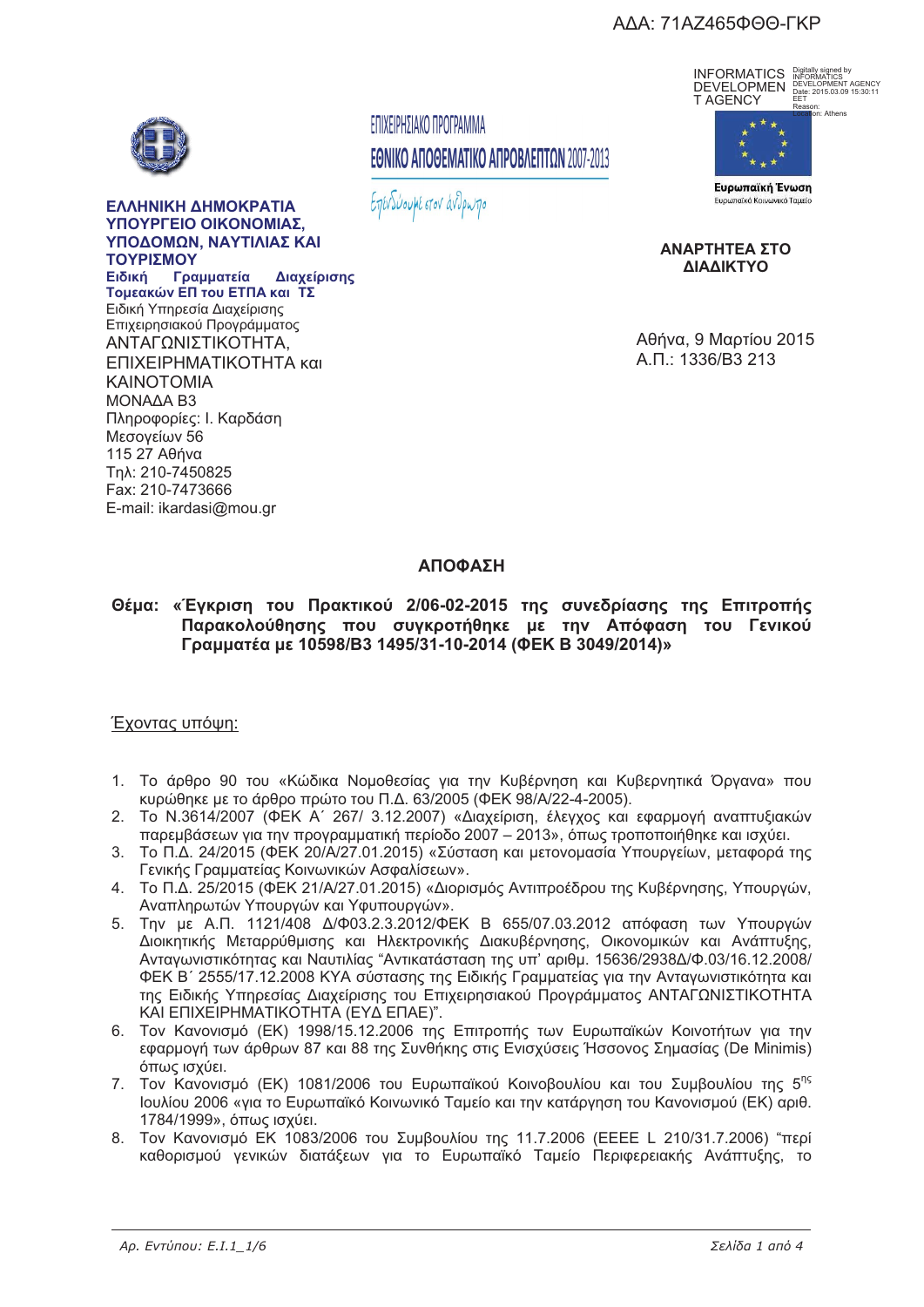Ευρωπαϊκό Κοινωνικό Ταμείο και το Ταμείο Συνοχής και την κατάργηση του ΕΚ 1260/1999", όπως ισχύει.

- 9. Τον Κανονισμό ΕΚ 1828/2006 της Επιτροπής της 8.12.2006 (ΕΕΕΕ L 317/27.12.2006) "για τη θέσπιση κανόνων σχετικά με την εφαρμογή του κανονισμού ΕΚ 1083/2006 του Συμβουλίου της 11.7.2006 περί καθορισμού γενικών διατάξεων για το Ευρωπαϊκό Ταμείο Περιφερειακής Ανάπτυξης, το Ευρωπαϊκό Κοινωνικό Ταμείο και το Ταμείο Συνοχής και του κανονισμού ΕΚ 1080/2006 του Ευρωπαϊκού Κοινοβουλίου και του Συμβουλίου για το Ευρωπαϊκό Ταμείο Περιφερειακής Ανάπτυξης, όπως ισχύει.
- 10. Την με αριθμό C(2008) 6479/03.11.2008 Απόφαση της Ευρωπαϊκής Επιτροπής για την έγκριση του Επιχειρησιακού Προγράμματος «Εθνικό Αποθεματικό Απροβλέπτων» (2007GR051RV001) όπως ισχύει κάθε φορά.
- 11. Τη με Α.Π. 14053/ΕΥΣ1749/27.03.08 Υπουργική Απόφαση Συστήματος Διαχείρισης, όπως ισχύει.
- 12. Το με Α.Π. 23105/ΓΔΑΑΠ4632/ΕΥΘΥ1/23.05.2008 Εγχειρίδιο Διαδικασιών Διαχείρισης και Ελέγχου Συγχρηματοδοτούμενων Πράξεων, όπως ισχύει.
- 13. Τον με Α.Π. 37135/ΓΔΑΠΠΠ 5537/08.08.2008 Οδηγό Συστήματος Διαχείρισης & Ελέγχου Συγχρηματοδοτούμενων Πράξεων, όπως ισχύει.
- 14. Την με Α.Π. 7682/1854Δ/Φ03/4.11.2010 (ΦΕΚ Β΄ 1826/22.11.2010) απόφαση του Υπουργού Οικονομίας, Ανταγωνιστικότητας και Ναυτιλίας "Μεταβίβαση στον Ειδικό Γραμματέα της Ειδικής Γραμματείας για την Ανταγωνιστικότητα, στον Προϊστάμενο της Ειδικής Υπηρεσίας Διαχείρισης (ΕΥΔ) του Επιχειρησιακού Προγράμματος ΑΝΤΑΓΩΝΙΣΤΙΚΟΤΗΤΑ και ΕΠΙΧΕΙΡΗΜΑΤΙΚΟΤΗΤΑ, στους Προϊσταμένους των Μονάδων της ΕΥΔ, του δικαιώματος υπογραφής «Με εντολή Yπουργού»".
- 15. Την με Α.Π. 11770/ΕΥΣ 2102/28.03.2013 (ΦΕΚ 696/Β/28.03.2013) Υπουργική Απόφαση σχετικά με την «Εκχώρηση αρμοδιοτήτων διαχείρισης για Πράξεις του Επιχειρησιακού Προγράμματος «Εθνικό Αποθεματικό Απροβλέπτων» στην Ειδική Υπηρεσία Διαχείρισης του Επιχειρησιακού Προγράμματος «Ανταγωνιστικότητα και Επιχειρηματικότητα», όπως ισχύει.
- 16. Την Απόφαση του Ειδικού Γραμματέα για την Ανταγωνιστικότητα για την ανάθεση του έργου: «Επιλογή Ενδιάμεσων Φορέων Διαχείρισης Κρατικών Ενισχύσεων του ΕΠΑΕ, σύμφωνα με το Άρθρο 4 του Ν. 3614/2007 και του ΠΔ 98/96» στον ΕΦΕΠΑΕ (Α.Π. 4226/ 1019Δ/14.4.2009).
- 17. Την σύμβαση μεταξύ ΕΥΔ ΕΠΑΕ και ΕΦΕΠΑΕ με Α.Π. 4226/1019Δ/14.04.2009, «Επιλογή Ενδιάμεσου Φορέα Διαχείρισης Κρατικών Ενισχύσεων του ΕΠΑΕ, σύμφωνα με το Άρθρο 4 του Ν. 3614/2007 και του ΠΔ 98/96».
- 18. Την με Α.Π. 1496/286<sup>A</sup>1/0020-A10/04.03.2013 (ΦΕΚ 604/Β/15.03.2013) Υπουργική Απόφαση σχετικά με την «Εκχώρηση αρμοδιοτήτων για κατηγορίες πράξεων του Επιχειρησιακού Προγράμματος ΕΘΝΙΚΟ ΑΠΟΘΕΜΑΤΙΚΟ ΑΠΡΟΒΛΕΠΤΩΝ (ΕΠΕΑΑ) του ΕΣΠΑ στον Ενδιάμεσο Φορέα Επιχειρησιακού Προγράμματος Ανταγωνιστικότητα και Επιχειρηματικότητα (ΕΦΕΠΑΕ).
- 19. Την από 21.11.2012 Απόφαση της 4<sup>ης</sup> Συνεδρίασης της Επιτροπής Παρακολούθησης του Ε.Π. ΕΘΝΙΚΟ ΑΠΟΘΕΜΑΤΙΚΟ ΑΠΡΟΒΛΕΠΤΩΝ (ΕΠΕΑΑ) για την έγκριση των κριτηρίων αξιολόγησης πράξεων του σχεδίου δράσης «Ολοκληρωμένη παρέμβαση για την στήριξη της Γυναικείας Απασχόλησης μέσω ενίσχυσης της Επιχειρηματικότητας»
- 20. Την με Α.Π. 316/49/Α2/18.01.2013 Απόφαση του Υπουργού Ανάπτυξης, Ανταγωνιστικό-τητας, Υποδομών, Μεταφορών & Δικτύων με θέμα: Πρόσκληση υποβολής αιτήσεων υπαγωγής επενδυτικών σχεδίων/ενισχύσεων στη Δράση «Ολοκληρωμένη παρέμβαση για την στήριξης της Γυναικείας Απασχόλησης μέσω ενίσχυσης της Επιχειρηματικότητας» και στα Παραρτήματα αυτού του Επιχειρησιακού Προγράμματος «Εθνικό Αποθεματικό Απροβλέπτων», όπως τροποποιήθηκε και ισχύει με την με Α.Π. 5521/3489/Α2/16.04.2014 όμοια απόφαση.
- 21. Την με Α.Π. 2019/456/Α2/26.03.2013 Απόφαση του Υπουργού Ανάπτυξης, Ανταγωνιστικότητας, Υποδομών, Μεταφορών & Δικτύων με θέμα: Συμπλήρωση διευκρινίσεων στον Οδηγό του Προγράμματος «Ολοκληρωμένη παρέμβαση για την στήριξης της Γυναικείας Απασχόλησης μέσω ενίσχυσης της Επιχειρηματικότητας» και στα Παραρτήματα αυτού του Επιχειρησιακού Προγράμματος «Εθνικό Αποθεματικό Απροβλέπτων» και παράταση προθεσμίας υποβολής προτάσεων.
- 22. Την με Α.Π. 5794/1403/Α2/23.08.2013 Απόφαση του Υπουργού Ανάπτυξης και Ανταγωνιστικότητας με θέμα: Ένταξη και έγκριση χρηματοδότησης των έργων στο Πρόγραμμα «Ολοκληρωμένη παρέμβαση για την στήριξη της Γυναικείας Απασχόλησης μέσω ενίσχυσης της Eπιχειρηματικότητας»
- 23. Την με Α.Π. 7338/1810/Α2/15.10.2013 Απόφαση του Υπουργού Ανάπτυξης και Ανταγωνιστικότητας με θέμα: Παράταση προθεσμίας υποβολής δικαιολογητικών μετά την ένταξη των έργων του Προγράμματος «Ολοκληρωμένη παρέμβαση για την στήριξη της Γυναικείας Απασχόλησης μέσω ενίσχυσης της Επιχειρηματικότητας»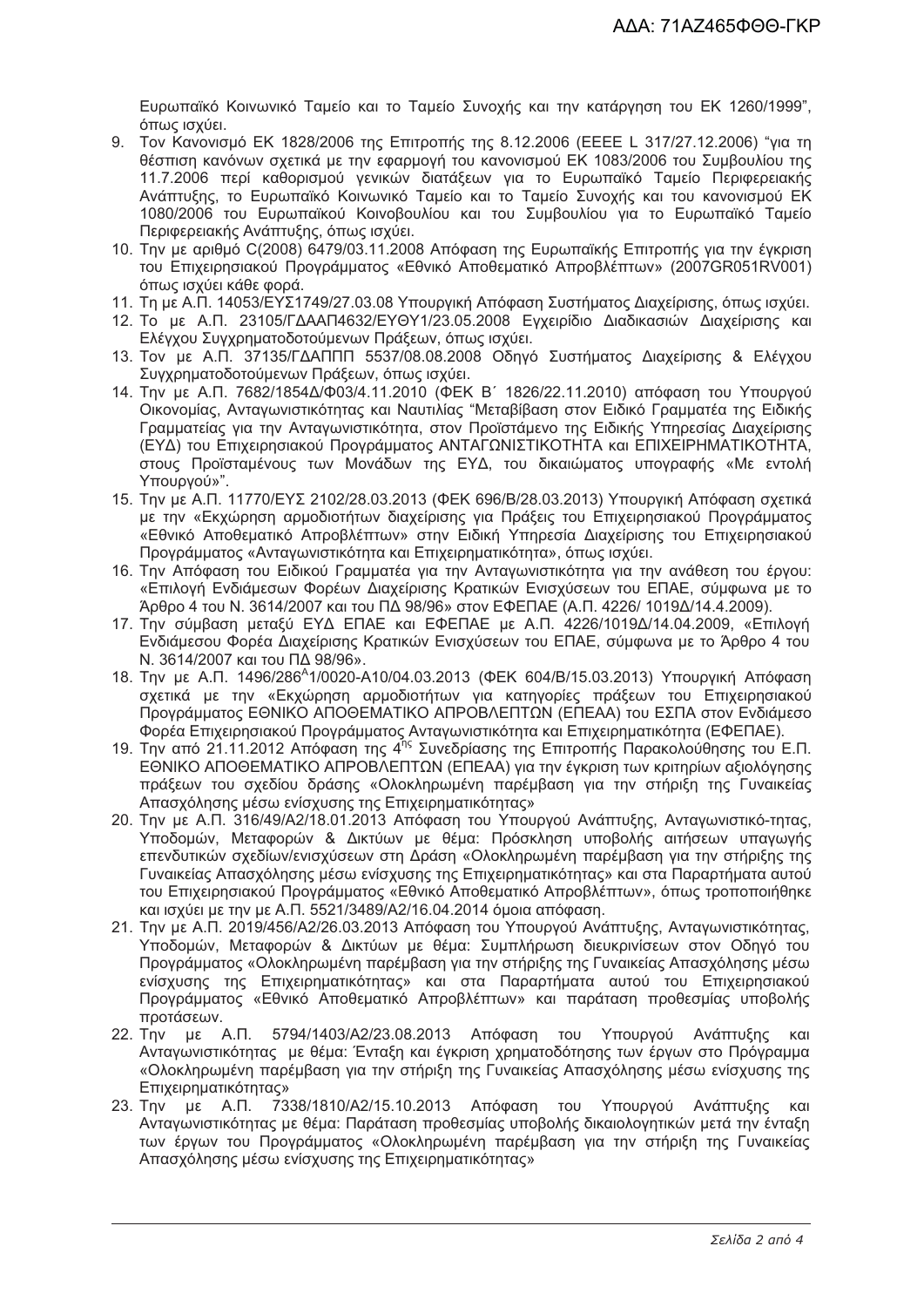- 24. Την με Α.Π. 5521/3489/A2/16-04-2014 Απόφαση του Υπουργού Ανάπτυξης  $K$  $N$ Ανταγωνιστικότητας με θέμα: Τροποποίηση του Οδηγού του Προγράμματος «Ολοκληρωμένη παρέμβαση για την στήριξη της Γυναικείας Απασχόλησης μέσω ενίσχυσης  $TnC$ Επιχειρηματικότητας» του ΕΠ Εθνικό Αποθεματικό Απροβλέπτων.
- 25. Την με Α.Π. 5971/3702/Α2/05.05.2014 Απόφαση του Υπουργού Ανάπτυξης και Ανταγωνιστικότητας με θέμα: Αποδοχή και απόρριψη ενστάσεων – Ένταξη Έργων - Πρόγραμμα «Ολοκληρωμένη παρέμβαση για την στήριξη της Γυναικείας Απασχόλησης μέσω ενίσχυσης της **Επιχειρηματικότητας»**
- 26. Την με Α.Π. 6991/4024/Α2/6.6.2014 Απόφαση του Υπουργού Ανάπτυξης και Ανταγωνιστικότητας θέμα: Ένταξη και έγκριση χρηματοδότησης των έργων στο Πρόγραμμα «Ολοκληρωμένη παρέμβαση για την στήριξη της Γυναικείας Απασχόλησης μέσω ενίσχυσης της<br>Επιχειρηματικότητας» στο πλαίσιο του Επιχειρησιακού Προγράμματος «Εθνικό Αποθεματικό Απροβλέπτων» (ΕΠΕΑΑ) σε συνέχεια της απόφασης με Α.Π. 5971/3702/Α2/05.05.2014.
- 27. Την με Α.Π. 7377/4143/Α2/25.06.2014 Απόφαση του Υπουργού Ανάπτυξης και<br>Ανταγωνιστικότητας με θέμα: Αποδοχή και απόρριψη ενστάσεων Ένταξη Έργου Πρόγραμμα «Ολοκληρωμένη παρέμβαση για την στήριξη της Γυναικείας Απασχόλησης μέσω ενίσχυσης της Επιχειρηματικότητας»
- 28. Την με Α.Π. 7612/4247/Α2/30.06.2014 Απόφαση του Υπουργού Ανάπτυξης και Ανταγωνιστικότητας με θέμα: Αποδοχή και απόρριψη ενστάσεων – Ένταξη Έργου – Πρόγραμμα «Ολοκληρωμένη παρέμβαση για την στήριξη της Γυναικείας Απασχόλησης μέσω ενίσχυσης της Επιχειρηματικότητας»
- 29. Την με Α.Π. 7401/4151/Α2/25.06.2014 Απόφαση του Υπουργού Ανάπτυξης και Ανταγωνιστικότητας με θέμα: Απένταξη ενταγμένων έργων από το Πρόγραμμα «Ολοκληρωμένη παρέμβαση για την στήριξη της Γυναικείας Απασχόλησης μέσω ενίσχυσης της Επιχειρηματικότητας» του Ε.Π. «Εθνικό Αποθεματικό Απροβλέπτων»
- 30. Την με Α.Π. 11811/5334/Α2/16.12.2014 Απόφαση του Υπουργού Ανάπτυξης και Ανταγωνιστικότητας με θέμα: Αποδοχή ενστάσεων στο πλαίσιο του Προνοάμματος «Ολοκληρωμένη παρέμβαση για την στήριξη της Γυναικείας Απασχόλησης μέσω ενίσχυσης της Επιχειρηματικότητας» του Ε.Π. «Εθνικό Αποθεματικό Απροβλέπτων» - Ανάκληση της με Α.Π. 7401/4151/A2/25.06.2014 Απόφασης του Υπουργού Ανάπτυξης και Ανταγωνιστικότητας
- 31. Την με Α.Π. 210/74/Α2/16.01.2015 Απόφαση του Υπουργού Ανάπτυξης και Ανταγωνιστικότητας με θέμα: Τροποποίηση του Οδηγού του Προγράμματος «Ολοκληρωμένη παρέμβαση για την στήριξη της Γυναικείας Απασχόλησης μέσω ενίσχυσης της Επιχειρηματικότητας» του ΕΠ Εθνικό Αποθεματικό Απροβλέπτων
- 32. Την με Α.Π. 715/174/Α2/06.02.2015 Απόφαση του Υπουργού Οικονομίας, Υποδομών, Ναυτιλίας και Τουρισμού με θέμα: Απένταξη ενταγμένου έργου από το Πρόγραμμα «Ολοκληρωμένη παρέμβαση για την στήριξη της Γυναικείας Απασχόλησης μέσω ενίσχυσης της Επιχειρηματικότητας» του Ε.Π. «Εθνικό Αποθεματικό Απροβλέπτων»
- 33. Την με Α.Π. 13152/1870/26.3.2010 (ΦΕΚ ΥΟΔΔ 113/29.3.2010) Απόφαση του Πρωθυπουργού και της Υπουργού Οικονομίας, Ανταγωνιστικότητας και Ναυτιλίας με θέμα: Διορισμός μετακλητού Ειδικού Γραμματέα της Ειδικής Γραμματείας για την Ανταγωνιστικότητα του Υπουργείου Οικονομίας, Ανταγωνιστικότητας και Ναυτιλίας.
- 34. Την υπ' αριθμ. 51956/20.10.2014 (ΥΟΔΔ 651) απόφαση του Πρωθυπουργού και του Υπουργού Ανάπτυξης και Ανταγωνιστικότητας για διορισμό του Σπ. Ευσταθόπουλου στη θέση του Γενικού Γραμματέα Δημοσίων Επενδύσεων - ΕΣΠΑ.
- 35. Την με υπ. αρ. 10598/Β3 1495/ 31-10-2014 Απόφαση του Ειδικού Γραμματέα Δημοσίων Επενδύσεων - ΕΣΠΑ (ΦΕΚ Β 3049/2014), με θέμα «Σύσταση και συνκρότηση της Επιτροπής Παρακολούθησης των εντανμένων έργων στο Πρόνραμμα "Ολοκληρωμένη παρέμβαση για τη στήριξη της Γυναικείας Απασχόλησης μέσω ενίσχυσης της Επιχειρηματικότητας", του Επιχειρησιακού Προνράμματος "Εθνικό Αποθεματικό Απροβλέπτων"».
- 36. Την με Α.Π. 11626/26-01-2015 (Α.Π. ΕΥΔ/ΕΠΑΕ: 603/30-01-2015) επιστολή του ΕΦΕΠΑΕ με την οποία υποβλήθηκαν οι πίνακες με τις εισηγήσεις του ΕΦΕΠΑΕ και τα αντίστοιχα δικαιολογητικά.
- 37. Το Πρακτικό 2/06-02-2015 της συνεδρίασης της Επιτροπής Παρακολούθησης που συγκροτήθηκε με την Απόφαση του Γενικού Γραμματέα με Α.Π. 10598/Β3 1495/31-10-2014 (ΦΕΚ Β 3049/2014) για την παρακολούθηση των ενταγμένων έργων στο Πρόγραμμα «Ολοκληρωμένη παρέμβαση για τη στήριξη της Γυναικείας Απασχόλησης μέσω ενίσχυσης της Επιχειρηματικότητας» του Επιχειρησιακού Προγράμματος «Εθνικό Αποθεματικό Απροβλέπτων» στο οποίο καταγράφεται η απόφαση της Επιτροπής Παρακολούθησης επί των εισηγήσεων του ΕΦΕΠΑΕ.